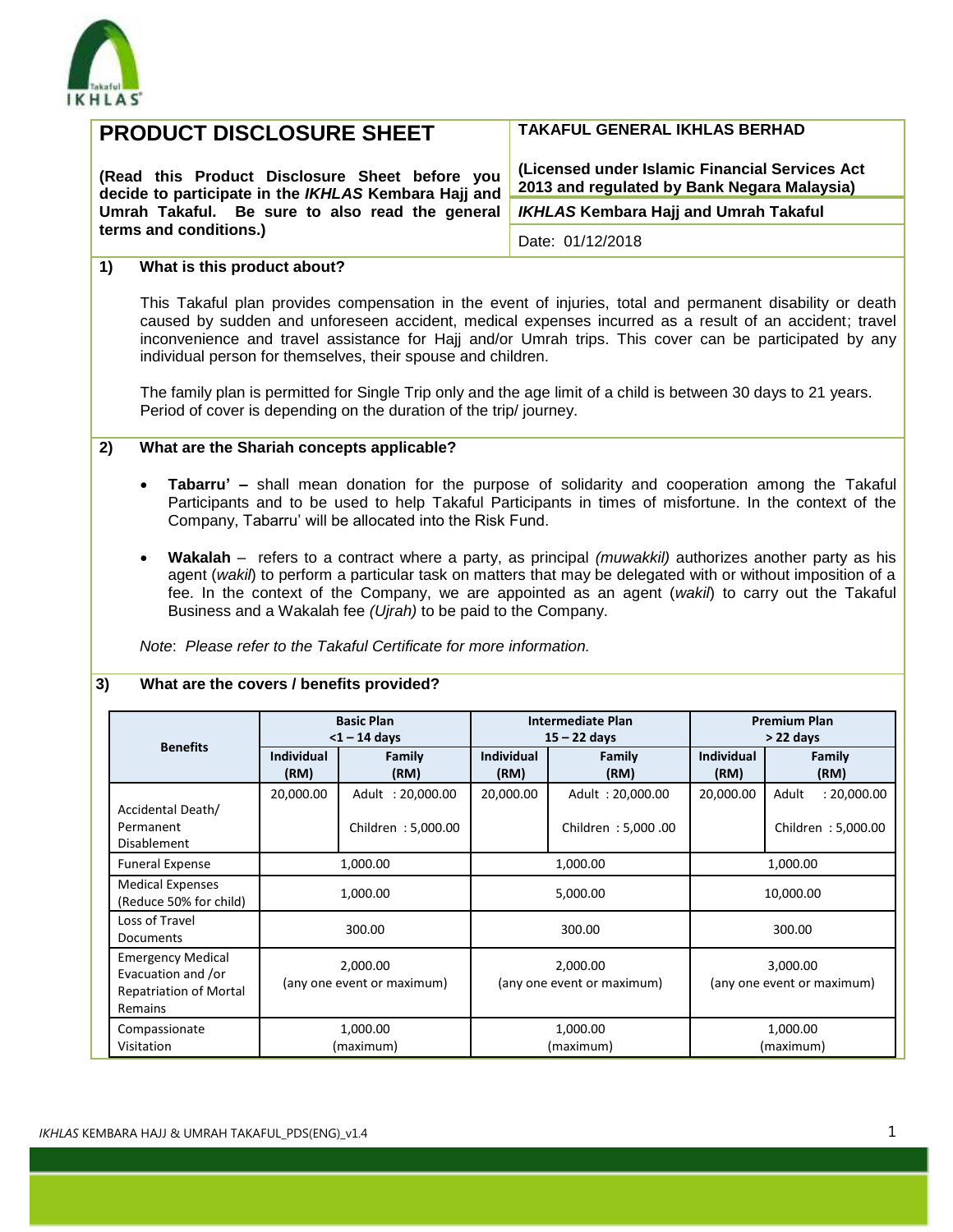

| Badal Haji (Only for<br>Adult)                                                                                                                                     | 2,500.00                           |        | 2,500.00              |        | 2,500.00              |        |
|--------------------------------------------------------------------------------------------------------------------------------------------------------------------|------------------------------------|--------|-----------------------|--------|-----------------------|--------|
| Reimbursement of<br>Deposit or Full<br>Payment of Air Tickets<br>or Tour Packages due<br>to liquidation of<br>Agency (within 3<br>months from date of<br>purchase) | 4,500.00<br>(maximum)              |        | 4,500.00<br>(maximum) |        | 4,500.00<br>(maximum) |        |
| Loss of Baggage                                                                                                                                                    | 150.00                             | 250.00 | 150.00                | 250.00 | 150.00                | 250.00 |
| <b>Wakaf Services</b>                                                                                                                                              | As advised by Pusat Wakaf Selangor |        |                       |        |                       |        |
| <b>Qurban Services</b>                                                                                                                                             | 750.00<br>750.00<br>750.00         |        |                       |        |                       |        |

*Note*: *Please refer to the table of benefits for death and disablement in the Takaful Certificate*.

### **4) How much Takaful Contribution do I have to pay?**

 The total Contribution that you have to pay may vary depending on plan chosen. Subject minimum Contribution of RM8.00.

| <b>Duration</b>        | <b>Basic Plan</b> |                  | <b>Intermediate Plan</b> |                  | Premium Plan |                |
|------------------------|-------------------|------------------|--------------------------|------------------|--------------|----------------|
|                        | <b>Individual</b> | Family $(1+1+3)$ | <b>Individual</b>        | Family $(1+1+3)$ | Individual   | Family (1+1+3) |
| $1 - 14$ days          | RM35.50           | RM68.50          | RM41.00                  | RM79.00          | RM47.50      | RM92.50        |
| Additional<br>Children |                   | RM6.00           |                          | RM7.50           |              | RM8.50         |
| $15 - 22$ days         | RM66.50           | RM121.50         | RM76.50                  | RM140.50         | RM88.50      | RM163.50       |
| Additional<br>Children |                   | RM11.50          |                          | RM13.50          |              | RM16.00        |
| $> 23$ days            | RM102.00          | RM176.00         | RM117.00                 | RM203.00         | RM135.50     | RM237.00       |
| Additional<br>Children |                   | RM17.50          |                          | RM20.50          |              | RM24.00        |

### **5) What are the fees and charges that I have to pay?**

The following charges are applicable:

What you have to pay in addition to the Takaful Contribution amount: -

- Applicable taxes are chargeable at the prevailing rates.
- Stamp duty : RM10.00

What is included in the Takaful Contribution amount :-

- Wakalah Fees
	- ✓ Commissions : up to 25% of Takaful Contribution
	- $\checkmark$  Management Expenses

What you have to pay if you cancel the Takaful Certificate: -

• Cancellation Fee : RM10.00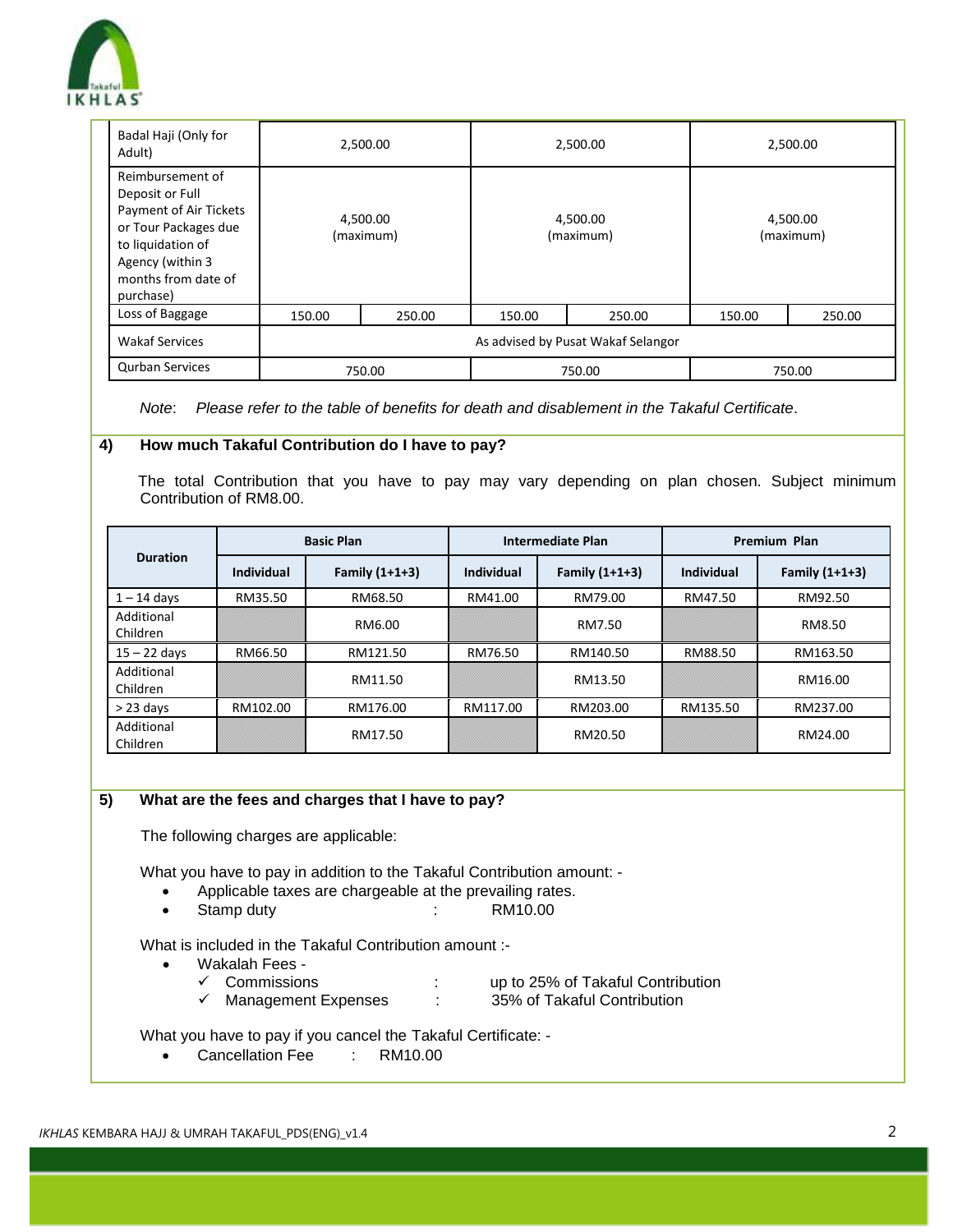

# **6) What are some of the key terms and conditions that I should be aware of?**

# **Age Limit**

Age from 18 years old to 80 years old is eligible for enrolment. For family plan, a child must be between 30 days to 21 years old who are primarily dependent upon the Parents for support and maintenance.

## **Importance of Disclosure**

You must disclose all material facts that you know or ought to know; otherwise your Takaful Certificate may be invalidated.

# **Compensation / Indemnity**

We will pay for compensation on death or permanent disablement in accordance with the "Table of Benefits" attached to the Takaful Certificate. The limit specified in the table shall be the maximum aggregate limit for the respective plan. However, for claim such as medical expenses, you are compensated on reimbursement basis on the actual amount incurred subject to the limit specified in the Takaful Certificate. You cannot make multiple claims on medical expenses.

# **Cash Before Cover**

It is fundamental and absolute special condition of this Takaful Certificate that the Takaful Contribution due must be paid and received by us before cover commences. If this condition is not complied with then this Takaful Certificate is automatically null and void.

You are advised to pay the Takaful Contributions directly to us, either by cash, credit card or cheques (cheques should be made only in the name of the Company).

### **Surplus**

At each financial year-end, the Actuary will assess the surplus position of the Risk Fund, to preserve long term sustainability of the fund. The Company will charge a Surplus Administration Charge (SAC) of 50% of the gross distributable surplus arising at the end of the financial year. However, the Company may at its discretion and where appropriate charge the SAC for less than 50% of the gross distributable surplus. Any net distributable surplus arising (after deducting the SAC) from the Risk Fund will be allocated in full (100%) to the Takaful Participant. If the amount due to Takaful Participant is less than the threshold, the amount shall either be retained in the Risk Fund or donated to charity on behalf of the Takaful Participants. Both the threshold and the treatment of such amount shall be as defined in the Surplus Management Policy.

## **7) What are the major exclusions under the certificate?**

This Takaful Certificate does not cover :

- Death or injury directly or indirectly occasioned by war, invasion, act of foreign enemy, hostilities or warlike operation (whether war be declared or not);
- Delay, seizure, confiscation, destruction, requisition, retention or detention by customs or any other government or public or local authority;
- Any violation or attempt of violation of laws or resistance to arrest by appropriate authority;
- Any pre-existing condition;
- Suicide, attempted suicide or any intentional self-inflicted injuries acted upon by the Takaful Participant to him/herself whether sane/insane ;
- Failure of the Person Covered to take reasonable measure to protect, save or recover lost luggage;
- Trip undertaken against the advice of a doctor or when the purpose of a travel was to obtain any form of medical treatment, consultation or advice;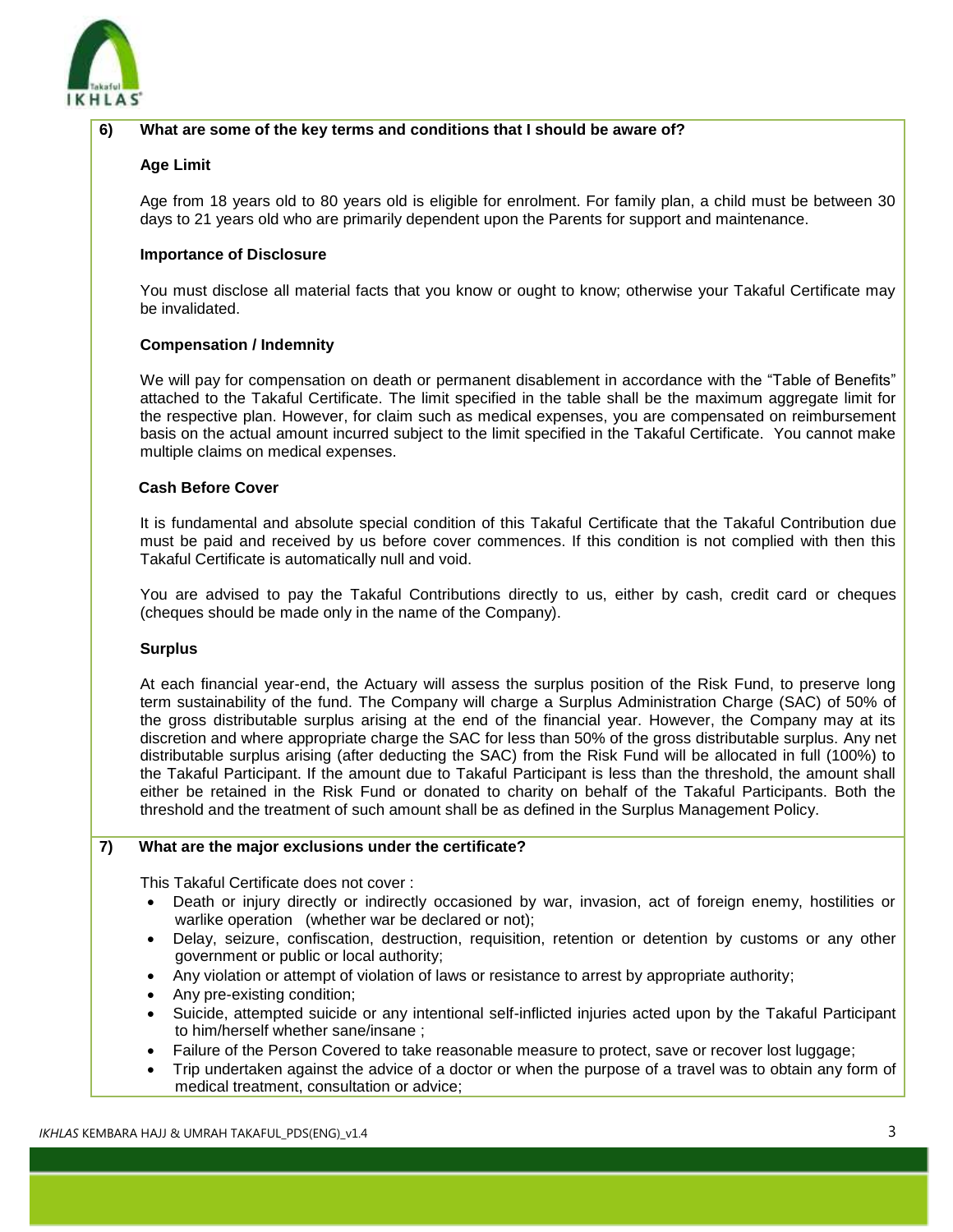

- Any loss, injury, damage or legal liability arising directly or indirectly from travel in, to or through Afghanistan, Cuba, Democratic Republic of Congo, Iran, Iraq, Liberia, Sudan, Syria or Israel;
- *Note: This list is non-exhaustive. Please refer to the Takaful Certificate contract for the full list of exclusions under this Takaful Certificate.*

# **8) Can I cancel my Takaful certificate?**

You may cancel your Takaful Certificate by giving written notice to us. Upon cancellation, you are entitled to a refund of the pro rata Contribution for the unexpired period of cover. No refund of Contribution is allowed if there is a claim under the Takaful Certificate.

#### **9) What do I need to do if there are changes to my contact details?**

It is important that you inform us of any change in your contact details to ensure that all correspondences reach you in a timely manner.

### **10) Where can I get further information?**

Should you require additional information about Personal Accident Takaful, please refer to the *insuranceinfo* booklet on 'Personal Accident Takaful'. You can obtain a copy from your Takaful intermediary or visit [www.insuranceinfo.com.my](http://www.insuranceinfo.com.my/)

Should you require additional information about *IKHLAS Kembara Hajj and Umrah Takaful*, please contact us at:

### **Takaful Ikhlas General Berhad**

Customer Relationship Management Department, IKHLAS Point, Tower 11A, Avenue 5, Bangsar South, No. 8 Jalan Kerinchi, 59200 Kuala Lumpur. Tel: 03-2723 9696 Fax : 03-2723 9998 Website : [www.takaful-ikhlas.com.my](http://www.takaful-ikhlas.com.my/) E-mail: ikhlascare@takaful-ikhlas.com.my

### **11) Other similar types of cover available.**

- *IKHLAS* Kembara Takaful
- *IKHLAS* Motorist PA Takaful
- *IKHLAS* Personal Accident Takaful

# **IMPORTANT NOTE:**

**YOU ARE ADVISED TO NOTE THE SCALE OF BENEFIT FOR DEATH AND PERMANENT DISABLEMENT IN YOUR TAKAFUL CERTIFICATE. YOU MUST NOMINATE A NOMINEE AND ENSURE THAT YOUR NOMINEE IS AWARE OF THE PERSONAL ACCIDENT TAKAFUL CERTIFICATE THAT YOU HAVE PARTICIPATED IN. YOU SHOULD READ AND UNDERSTAND THE TAKAFUL CERTIFICATE AND DISCUSS WITH THE AGENT OR CONTACT TAKAFUL OPERATOR DIRECTLY FOR MORE INFORMATION.**

**PURSUANT TO PARAGRAPH 5 OF SCHEDULE 9 OF THE ISLAMIC FINANCIAL SERVICES ACT 2013, IF YOU ARE APPLYING FOR THIS TAKAFUL WHOLLY FOR PURPOSES UNRELATED TO YOUR TRADE, BUSINESS OR PROFESSION, YOU HAVE A DUTY TO TAKE REASONABLE CARE NOT TO MAKE A MISREPRESENTATION IN ANSWERING THE QUESTION IN THE PROPOSAL FORM (OR WHEN YOU APPLY**